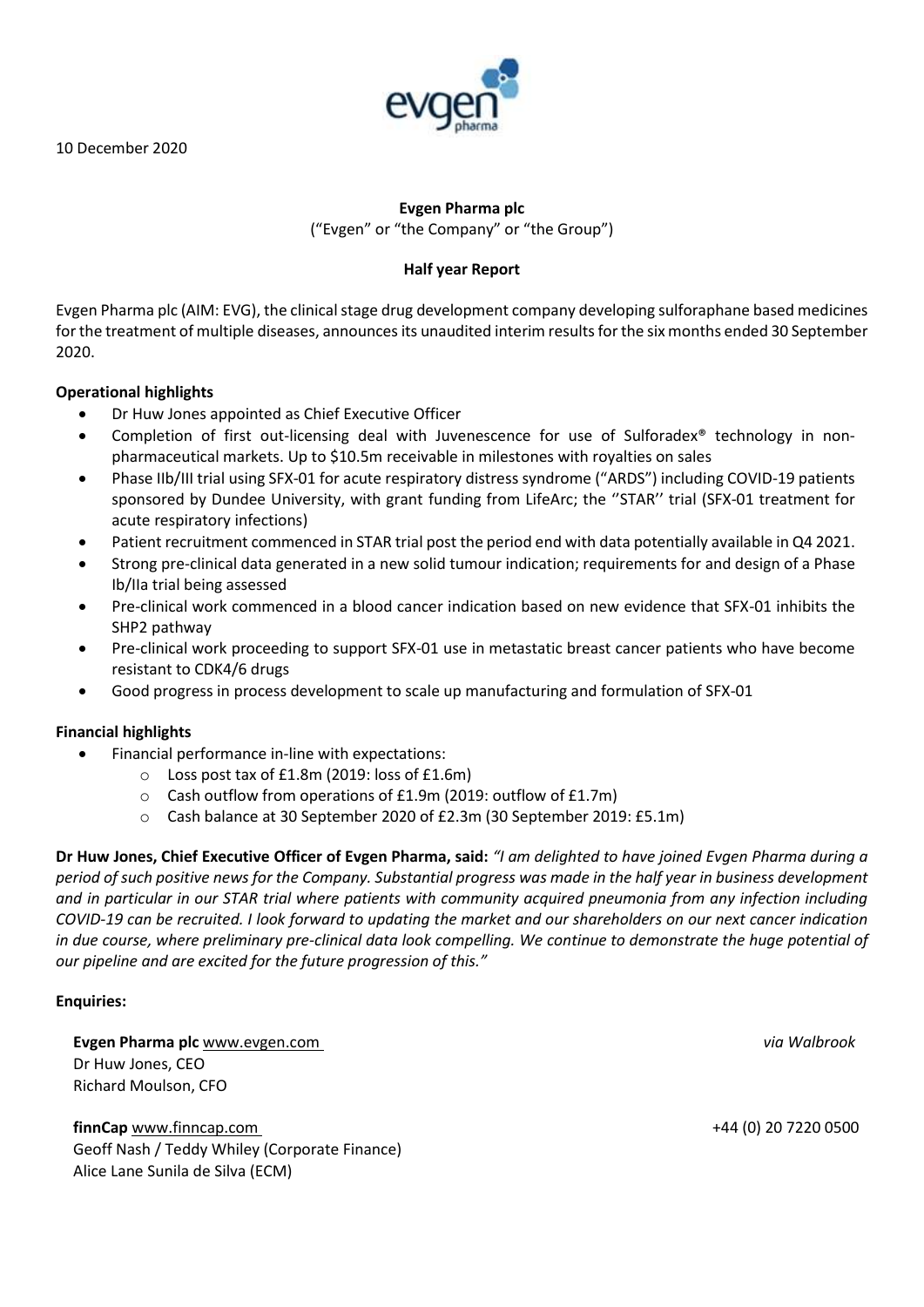## **About Evgen Pharma plc**

Evgen Pharma is a clinical stage company developing sulforaphane based medicines with a focus on cancer and respiratory diseases. The Company's core technology is Sulforadex®, a method for synthesising and stabilising the naturally occurring compound sulforaphane and novel proprietary analogues based on sulforaphane.  The lead product, SFX-01, is a patented composition of synthetic sulforaphane and alpha-cyclodextrin. 

The Company has its headquarters at The Colony, Wilmslow, Cheshire, and its registered office is at the Liverpool Science Park, Liverpool.   Our lead product, SFX-01, has demonstrated efficacy in a Phase II trial for advanced metastatic breast cancer. It has been used to treat over 150 patients in clinical trials and is well-tolerated with predominately mild side-effects.

Evgen shares are traded on the AIM market of the London Stock under the ticker symbol EVG.

For further information, please visit: [www.evgen.com](http://www.evgen.com/)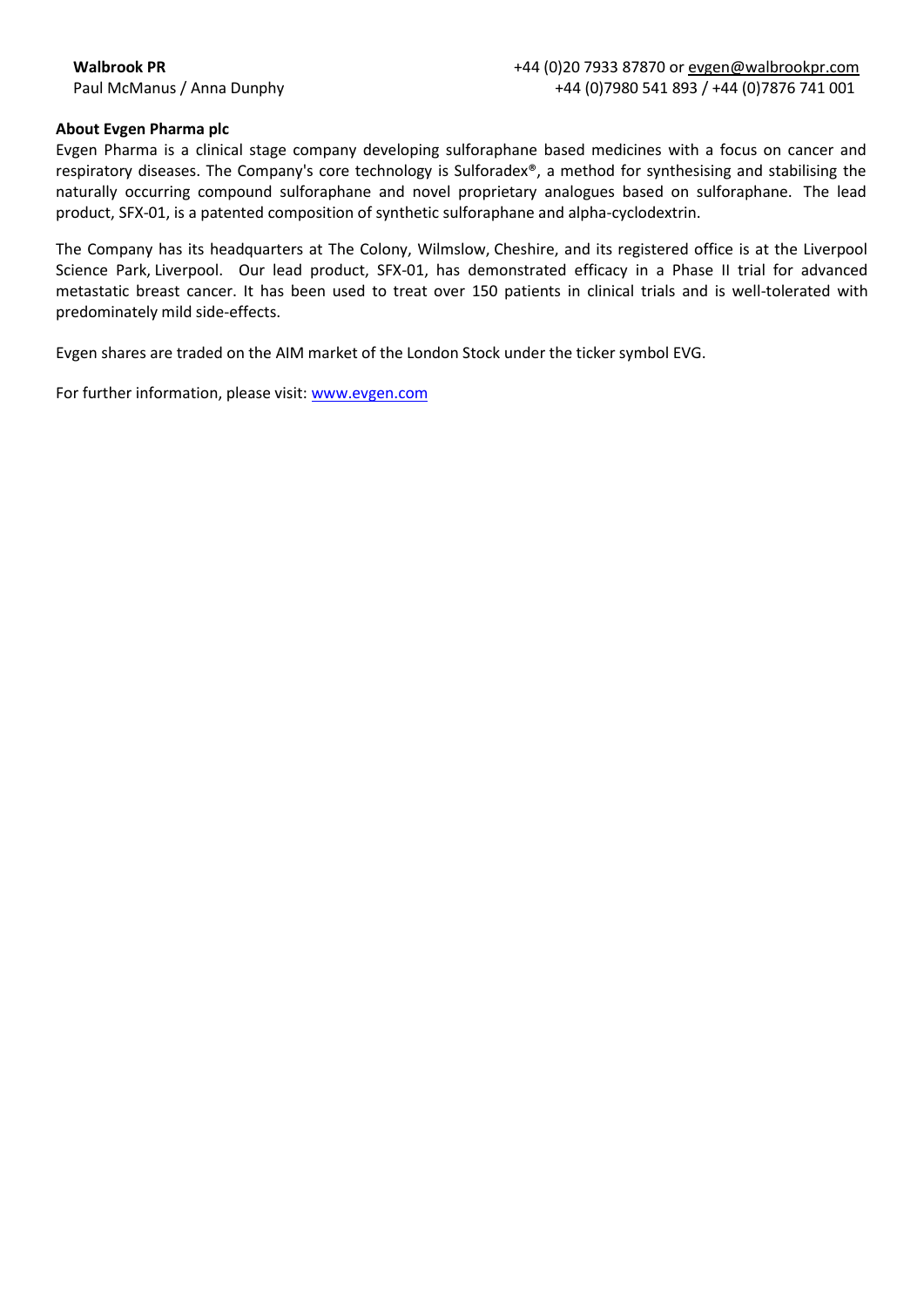## **CHAIRMAN'S AND CHIEF EXECUTIVE'S STATEMENT**

We are pleased to present the financial results of Evgen for the six months ended 30 September 2020 and to provide an update on the significant progress made by the Group during the period.

## **INTRODUCTION**

Evgen is a clinical stage drug development company focused on the development of sulforaphane-based compounds, a new class of pharmaceuticals which are synthesised in a proprietary, well-tolerated, stable formulation. We have a comprehensive intellectual property package over this technology. Our pipeline exploits sulforaphane's activity in two oncology and inflammatory diseases, based on inhibition of the pSTAT3 and SHP2 pathways, of importance in controlling cancers, and up-regulation of Nrf2, a therapeutic target associated with a broad range of diseases characterised by excessive oxidative stress and inflammation.

Our lead product, SFX-01, has demonstrated efficacy in a Phase II trial for advanced metastatic breast cancer. It has been used to treat over 150 patients in clinical trials and is well-tolerated with predominantly mild side-effects.

Dr Huw Jones joined Evgen recently as CEO. He has over 30 years' experience of leadership roles in public and private R&D-based companies within the biotechnology and pharmaceutical sector, with a particular focus on pre-clinical and clinical drug development, dilutive and non-dilutive financing and business development.

## **STRATEGY**

Following the appointment of Dr Jones, Evgen's strategy has been refined as follows:

- To ensure our selected development programmes meet stringent scientific and commercial criteria
- Our core R&D efforts to be focused on our oncology and ARDS pipeline
- SFX-01 to continue to be provided to academic groups for preclinical evaluation in selected disease models
- Consideration will be given to supporting clinical evaluation of SFX-01 in non-core indications where there is compelling preclinical data and an attractive commercial opportunity
- To leverage the Sulforadex® platform by supporting Juvenescence in bringing products to market outside the pharmaceutical sector
- The business model is to establish proof of concept and then conclude partnerships.

## **PIPELINE**

## *Metastatic breast cancer ("mBC")*

Since 2012, Evgen has worked with University of Manchester scientists at the Cancer Research UK Manchester Institute ("Manchester") and together we have generated promising data showing SFX-01 reduces the number of cancer stem cells in patient-derived breast cancer tissue in xenograft models. The xenograft studies used a combination of hormone therapy and SFX-01, with the role of SFX-01 being to target the cancer stem cell population. Crucially, the data also showed that SFX-01 is unique, compared with existing marketed therapies, in deactivating phosphorylated STAT3, a key agent in driving cancer metastases and resistance to current standards of care. This data was recently published in the prestigious journal, Oncogene.

In the open-label Phase II trial of SFX-01 in 46 mBC patients we demonstrated:

- Conclusive evidence of anti-cancer activity via objective responses (tumour shrinkage)
- 24% of patients showed a durable clinical benefit for at least six months, despite the late stage of disease and patients' established resistance to hormone therapy. Of these, five patients were still receiving SFX-01 at 12 months and one patient still remains on treatment after 18 months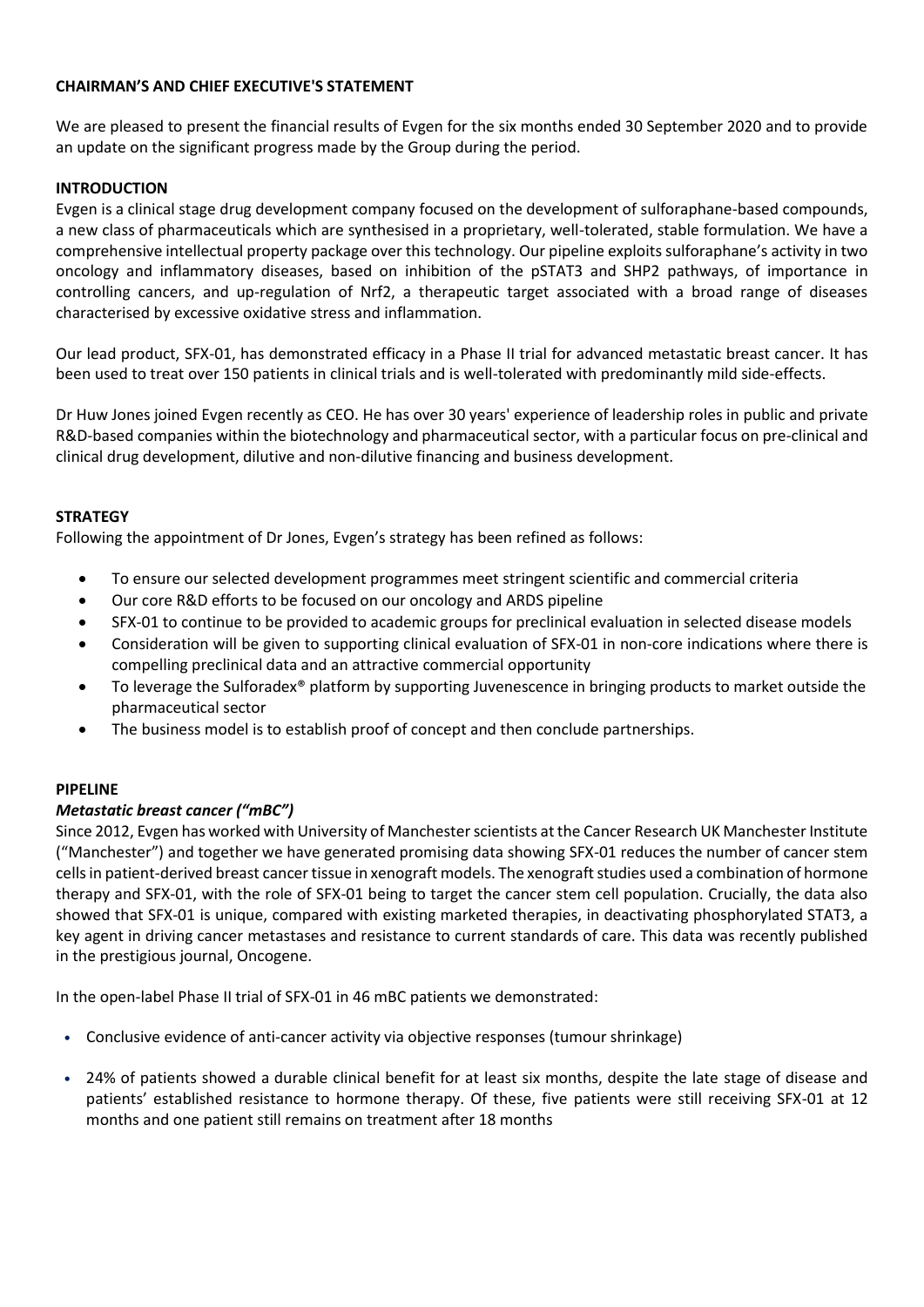• A mild and favourable side effect profile for an anti-cancer drug.

Since we commenced the trial CDK4/6 inhibitors have grown in acceptance and are becoming standard of care in first line mBC treatment. These drugs provide an extended period of progression free survival, but invariably patients become resistant to them. Accordingly, we are conducting further preclinical work with Manchester to assess the impact of SFX-01 in CDK4/6 resistance models. Positive data from this study would therefore support a trial in second line mBC treatment of patients who have failed on CDK4/6 inhibitors, which would be designed as a Phase II placebocontrolled study. Such a trial could commence in Q1 2022.

## *ARDS in COVID-19 and other patients*

In June, we won a highly competitive grant process to secure funding from LifeArc to evaluate SFX-01 in patients with suspected COVID-19, in conjunction with the University of Dundee (''Dundee''). The trial, sponsored by Dundee, will investigate whether SFX-01 can reduce the severity, or prevent the onset of, acute respiratory distress syndrome ("ARDS") associated with COVID-19 and pneumonia resulting from other infectious agents, thus reducing the need for invasive patient ventilation and potentially improving recovery times.

SFX-01 upregulates the Nrf2 pathway which is part of the natural human defence against inflammatory and oxidative stress, such as the inflammation that occurs during a severe viral infection. Preclinical studies have shown that upregulating the Nrf2 pathway reduces the severity of ARDS, the progressive lung damage observed in COVID-19 and other pneumonia patients which can result in the need for invasive ventilation in an intensive care unit.

The Phase IIb/III study will recruit up to 300 patients with confirmed or suspected COVID-19. Patients will be drawn from both hospital and community settings and may present with COVID-19 or other respiratory diseases such as viral pneumonia. Half the group will receive SFX-01 in addition to standard hospital care while the other half will receive a placebo and standard hospital care.

Evgen will supply clinical centres with SFX-01 and a placebo as its contribution to the trial. No additional financing is required as the costs of providing SFX-01 for the trial are not material.

Up to the 7<sup>th</sup> of December nine patients had been recruited and depending on availability of COVID-19 patients and other patients with ARDS, data could be available in the final quarter of 2021. In addition, a Data Safety and Monitoring Board will review unblinded data after 100 patients have been treated with SFX-01 or placebo.

## *Solid tumour oncology target*

In a collaboration which will be disclosed when patent filings and a scientific paper have been prepared, strong preclinical data has been generated when SFX-01 was evaluated in a model of a cancer with very poor life expectancy, and for which current treatments are limited.

In particular*, in vitro* studies with patient-derived cell lines showed dose-dependent reduction in proliferation and migration. Further, *in vivo* orthotopic xenograft models, treatment with SFX-01 increased disease-free survival and lengthened tumour progression times, an effect that is synergistic with radiotherapy.

Further preclinical work will be initiated shortly to complete the data set required for a clinical trial application and/or partnering discussions. The preclinical work should be completed by the middle of 2021 and a phase Ib/II could commence in Q1 of 2022.

## *Blood cancer target*

Professor Philip Eaton at Queen Mary University of London has shown that SFX-01 inhibits activity of the non-receptor phosphotyrosine phosphatase, SHP2 (coded by the ptpn11 gene). SHP2 is thought to be a significant factor in some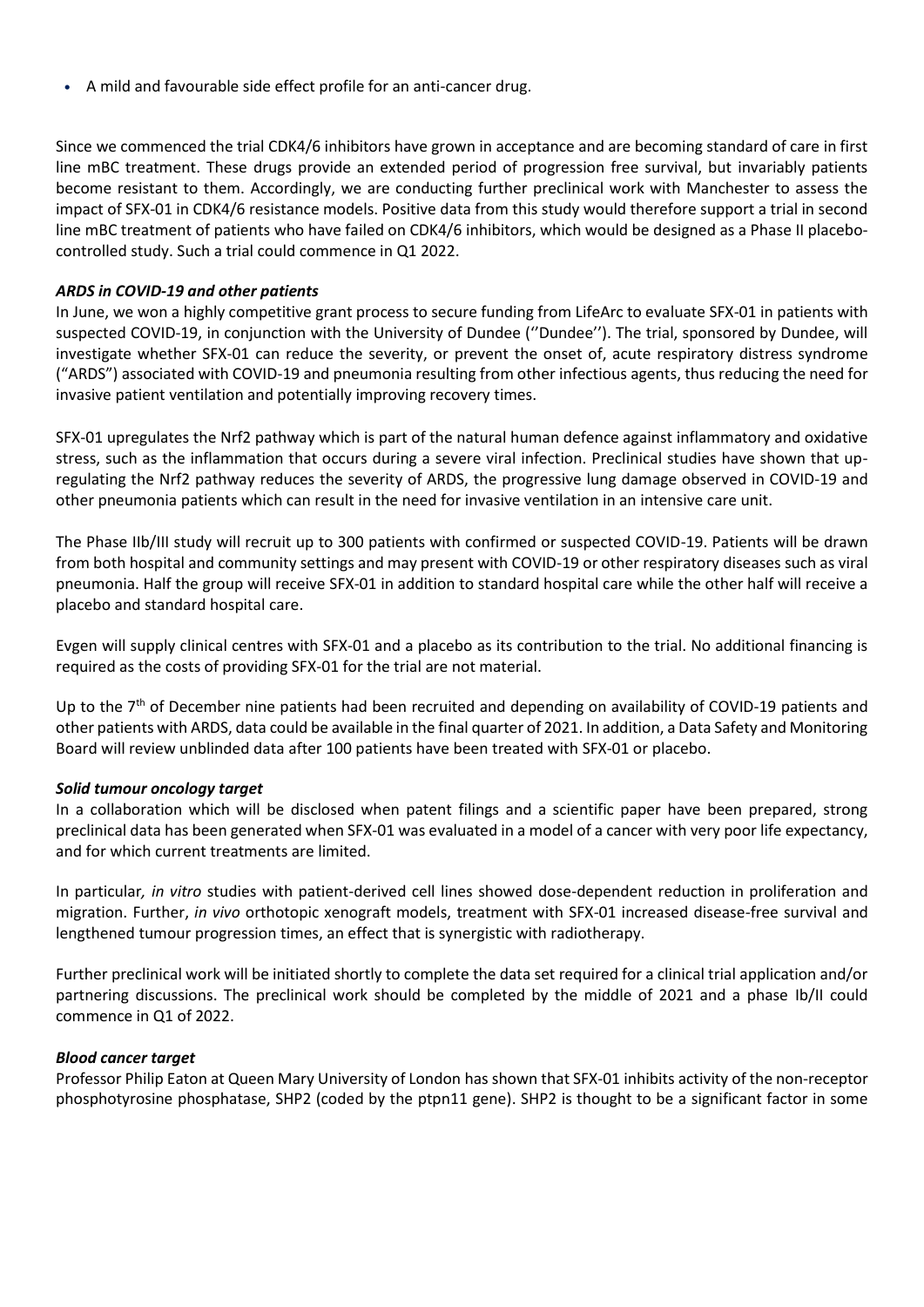cancers and we have recently agreed to support work in well-renowned university to investigate whether SFX-01 has potential in a specific blood cancer disease.

## **JUVENESCENCE PARTNERSHIP**

In September we announced the licensing of our Sulforadex<sup>®</sup> sulforaphane stabilisation technology in a number of non-pharmaceutical applications to Juvenescence Ltd ("Juvenescence"). In particular, Juvenescence intends to market and sell a high-end nutritional health product containing a defined dose of sulforaphane extracted from natural sources. Under the terms of the license agreement the ("Agreement"), we will receive milestone and option payments of up to \$10.5m together with royalties on future product sales.

This agreement monetises one element of Evgen's sulforaphane technology platform within a timescale considerably shorter than that typical of pharmaceutical development. Our focus will remain on progressing the therapeutic programmes, and the Agreement contains provisions which ensure a clear differentiation between potential nutritional health products and pharmaceutical products, including limitations on daily dose.

The natural source of sulforaphane to be used by Juvenescence contrasts with the synthetic sulforaphane which is used in SFX-01, the Company's lead therapeutic product. It is envisaged that product launch by Juvenescence will occur in around two years' time.

#### **NON-CLINICAL PROGRAMMES**

Our long-term toxicology and manufacturing process development work has continued. Initial data suggest that we will be able to demonstrate an acceptable toxicology profile for conducting clinical trials in chronic diseases where longer term dosing is required. These data are consistent with our observations of patients who received SFX-01 for extended periods in the mBC trial.

Scale-up of our formulation and manufacturing processes has progressed. In particular, a commercial scale process for producing a key intermediate in drug substance manufacture has been developed by a well-regarded contract manufacturing organisation. Also, the stabilised sulforaphane conjugate has demonstrated good flow properties in prototype solid dose formulations, enabling larger scale production.

#### **FINANCIAL REVIEW**

The financial performance for the six-month period to 30 September 2020 was in line with expectations. Our first licensing revenues (\$250k) were received following signature of the Juvenescence license. Operating losses increased on the previous period by £0.3m from £1.6m to £1.9m; this was due to the increase in activity and costs of the toxicology programmes and manufacturing process development. Consequently the total comprehensive loss for the period was £1.8m (30 September 2019: £1.6m).

The net cash outflow for the period was £1.8m (30 September 2019: inflow of £3.0m as a result of an equity fundraise).

The cash position at 30 September 2020 stood at £2.3m (30 September 2019: £5.1m), reflecting the operating loss before share-based payment charges. Since the year end HMRC has remitted R&D tax credits of £0.47m.

The Directors estimate that the cash held by the Group together with known receivables will be sufficient to support the current level of activities into at least late 2021. They have therefore prepared the financial statements on a going concern basis.

#### **OUTLOOK**

We have achieved a great deal since our last year end including commencing the Phase IIb/III ARDS trial and our first partnership. Furthermore, we now have two interesting preclinical programmes in oncology of great potential, one of which targets a new pathway for SFX-01. We are excited about our prospects going into 2021.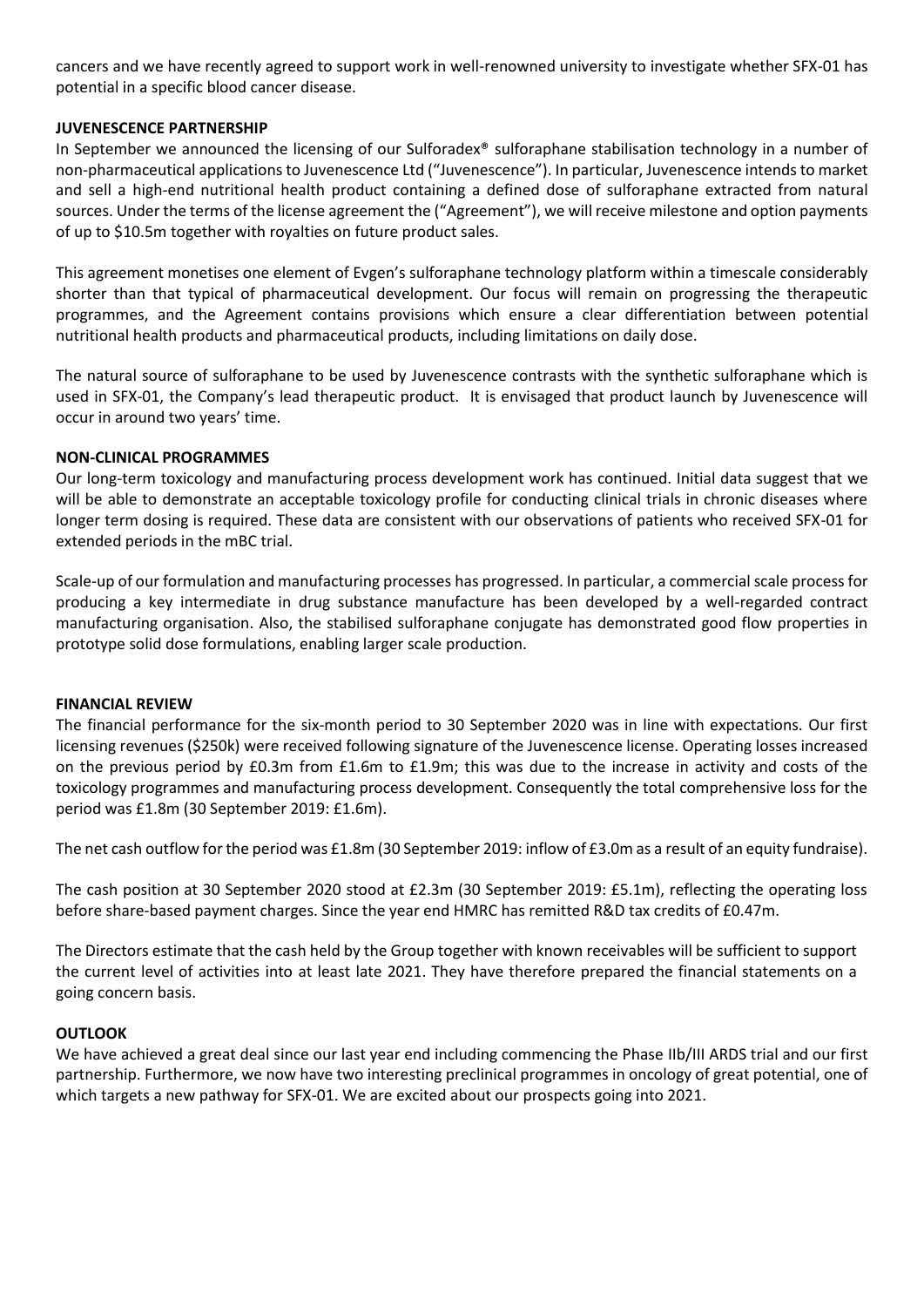We would like to thank all our shareholders for their support and look forward to progressing with our strategy which remains clearly focused on commercialising the undoubted potential of SFX-01.

**Barry Clare Huw Jones** Chairman CEO

10th December 2020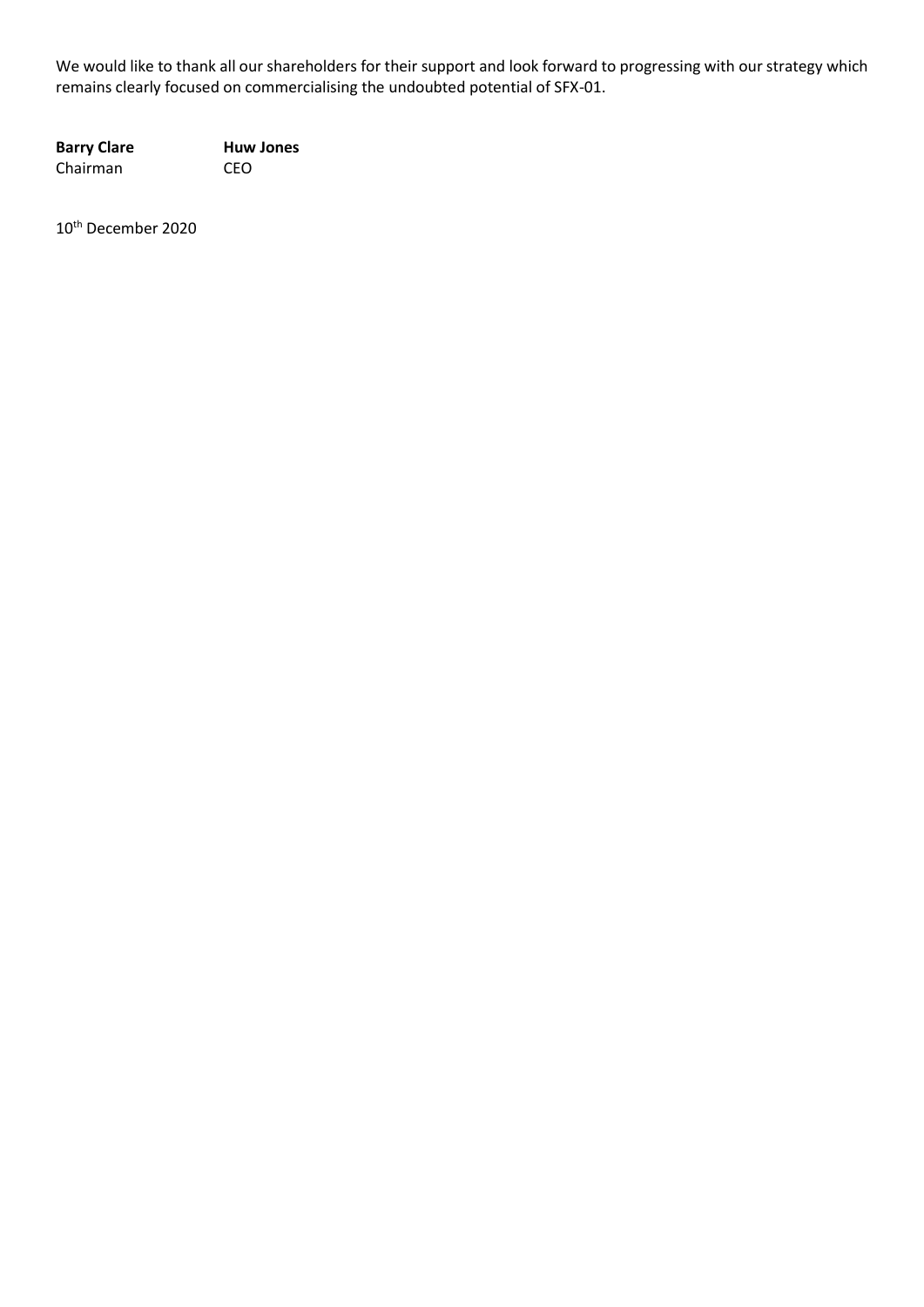# **Consolidated Statement of Comprehensive Income for the six months ended 30 September 2020 – unaudited**

|                                                             |              | <b>Six months</b> |              |          |
|-------------------------------------------------------------|--------------|-------------------|--------------|----------|
|                                                             |              | ended             | Six months   | Year     |
|                                                             |              | 30                | ended        | ended    |
|                                                             |              | September         | 30 September | 31 March |
|                                                             |              | 2020              | 2019         | 2020     |
|                                                             |              | £'000             | f'000        | f'000    |
|                                                             | <b>Notes</b> | <b>Unaudited</b>  | Unaudited    | Audited  |
| Revenue                                                     | 3            | 194               |              |          |
| <b>Operating expenses</b>                                   |              |                   |              |          |
| Operating expenses                                          |              | (1,965)           | (1,526)      | (2,998)  |
| Share based compensation                                    | 5            | (82)              | (84)         | (168)    |
| <b>Total operating expenses</b>                             |              | (2,047)           | (1,610)      | (3, 166) |
|                                                             |              |                   |              |          |
| <b>Operating loss</b>                                       |              | (1,853)           | (1,610)      | (3, 166) |
| Other income                                                |              | 10                |              |          |
|                                                             |              |                   |              |          |
| Loss on ordinary activities before taxation                 |              | (1,843)           | (1,610)      | (3, 166) |
| Taxation                                                    |              |                   | 5            | 451      |
| Loss and total comprehensive expense attributable to equity |              | (1,843)           | (1,605)      | (2,715)  |
| holders of the parent for the period                        |              |                   |              |          |
|                                                             |              |                   |              |          |
| Loss per share attributable to equity holders of the        |              |                   |              |          |
| parent (pence)                                              |              |                   |              |          |
| Basic loss per share                                        | 4            | (1.38)            | (1.43)       | (2.10)   |
| Diluted loss per share                                      | 4            | (1.38)            | (1.43)       | (2.10)   |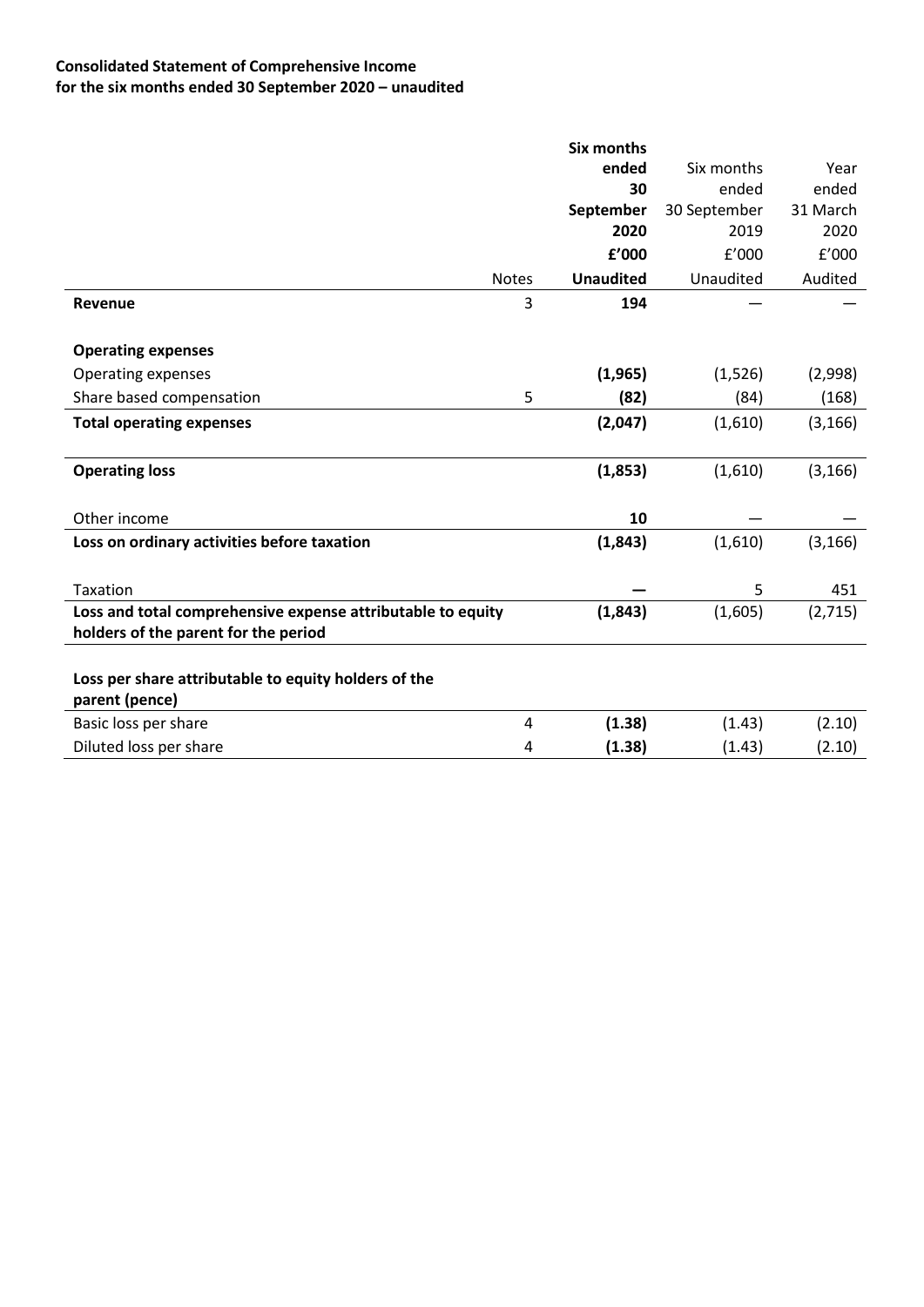# **Consolidated Statement of Financial Position as at 30 September 2020 - unaudited**

|                                                    |              | As at            | As at        | As at          |
|----------------------------------------------------|--------------|------------------|--------------|----------------|
|                                                    |              | 30               | 30 September | 31 March       |
|                                                    |              | September        | 2019         | 2020           |
|                                                    |              | 2020             |              |                |
|                                                    |              | f'000            | f'000        | f'000          |
| <b>ASSETS</b>                                      | <b>Notes</b> | <b>Unaudited</b> | Unaudited    | Audited        |
| <b>Non-current assets</b>                          |              |                  |              |                |
|                                                    |              |                  | $\mathsf 3$  |                |
| Property, plant and equipment                      |              | $\mathbf{1}$     |              | $\overline{2}$ |
| Intangible assets                                  |              | 74               | 89           | 82             |
| <b>Total non-current assets</b>                    |              | 75               | 92           | 84             |
|                                                    |              |                  |              |                |
| <b>Current assets</b>                              |              |                  |              |                |
| Trade and other receivables                        |              | 161              | 113          | 196            |
| Current tax receivable                             |              | 446              | 328          | 446            |
| Cash and cash equivalents                          |              | 2,306            | 5,050        | 4,131          |
| <b>Total current assets</b>                        |              | 2,913            | 5,491        | 4,773          |
|                                                    |              |                  |              |                |
| <b>Total assets</b>                                |              | 2,988            | 5,583        | 4,857          |
|                                                    |              |                  |              |                |
| <b>LIABILITIES AND EQUITY</b>                      |              |                  |              |                |
|                                                    |              |                  |              |                |
| <b>Current liabilities</b>                         |              |                  |              |                |
| Trade and other payables                           |              | 434              | 353          | 653            |
| <b>Total current liabilities</b>                   |              | 434              | 353          | 653            |
|                                                    |              |                  |              |                |
| <b>Equity</b>                                      |              |                  |              |                |
| Ordinary shares                                    | 6            | 343              | 331          | 331            |
| Share premium                                      |              | 17,932           | 17,831       | 17,831         |
| Merger reserve                                     |              | 2,067            | 2,067        | 2,067          |
| Share based compensation                           |              | 1,970            | 1,806        | 1,890          |
| Retained deficit                                   |              | (19, 758)        | (16, 805)    | (17, 915)      |
| Total equity attributable to equity holders of the |              | 2,554            | 5,230        | 4,204          |
| parent                                             |              |                  |              |                |
|                                                    |              |                  |              |                |
| <b>Total liabilities and equity</b>                |              | 2,988            | 5,583        | 4,857          |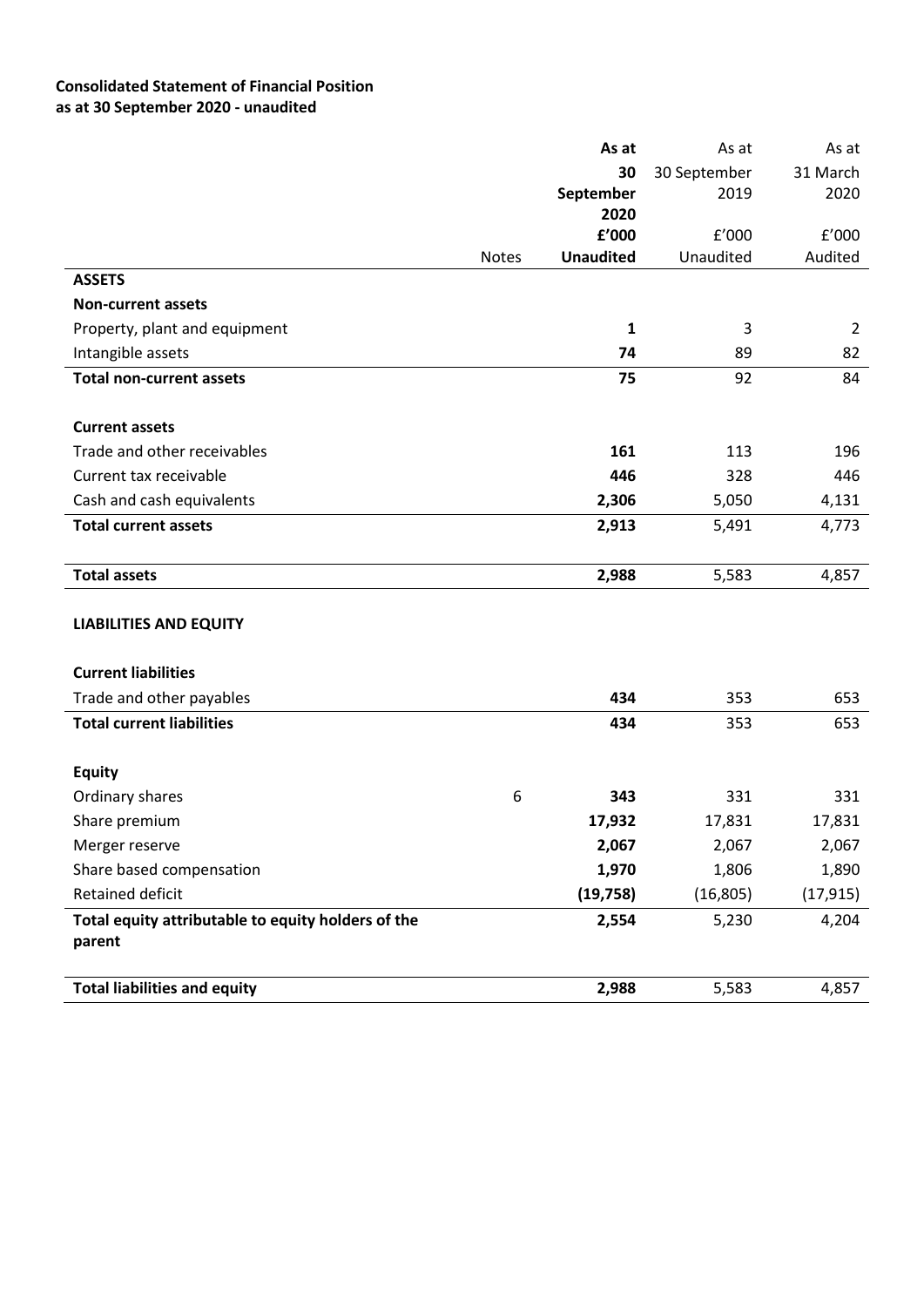# **Consolidated Statement of Changes in Equity for the six months ended 30 September 2020 – unaudited**

|                                               | Ordinary | <b>Share</b> | <b>Merger</b> | <b>Share based</b> | <b>Retained</b> |              |
|-----------------------------------------------|----------|--------------|---------------|--------------------|-----------------|--------------|
|                                               | shares   | premium      | reserve       | compensation       | deficit         | <b>Total</b> |
|                                               | f'000    | f'000        | f'000         | f'000              | f'000           | £'000        |
| <b>Balance at 1 April 2020</b>                | 331      | 17,831       | 2,067         | 1,890              | (17, 915)       | 4,204        |
| Total comprehensive expense for the<br>period |          |              |               |                    | (1,843)         | (1,843)      |
| <b>Transactions with owners</b>               |          |              |               |                    |                 |              |
| Share issue - options exercised               | 12       | 101          |               |                    |                 | 113          |
| Share based compensation - share              |          |              |               |                    |                 |              |
| options                                       |          |              |               | 80                 |                 | 80           |
| <b>Total transactions with owners</b>         | 12       | 101          |               | 80                 |                 | 193          |
| <b>Balance at 30 September 2020</b>           | 343      | 17.932       | 2,067         | 1,970              | (19, 758)       | 2,554        |

|                                       | Ordinary | <b>Share</b> | <b>Merger</b> | <b>Share based</b> | Retained  |              |
|---------------------------------------|----------|--------------|---------------|--------------------|-----------|--------------|
|                                       | shares   | premium      | reserve       | compensation       | deficit   | <b>Total</b> |
|                                       | f'000    | f'000        | f'000         | f'000              | f'000     | f'000        |
| <b>Balance at 1 April 2019</b>        | 247      | 13,240       | 2,067         | 1,722              | (15,200)  | 2,076        |
| Total comprehensive expense for the   |          |              |               |                    |           |              |
| period                                |          |              |               |                    | (1,605)   | (1,605)      |
| <b>Transactions with owners</b>       |          |              |               |                    |           |              |
| Share issue                           | 84       | 4,919        |               |                    |           | 5,003        |
| Share issue $-$ costs                 |          | (328)        |               |                    |           | (328)        |
| Share based compensation - share      |          |              |               |                    |           |              |
| options                               |          |              |               | 84                 |           | 84           |
| <b>Total transactions with owners</b> | 84       | 4,591        |               | 84                 |           | 4,759        |
| <b>Balance at 30 September 2019</b>   | 331      | 17,831       | 2,067         | 1,806              | (16, 805) | 5,230        |

|                                               | Ordinary | <b>Share</b> | <b>Merger</b> | <b>Share based</b> | Retained  |         |
|-----------------------------------------------|----------|--------------|---------------|--------------------|-----------|---------|
|                                               | shares   | premium      | reserve       | compensation       | deficit   | Total   |
|                                               | f'000    | f'000        | f'000         | f'000              | f'000     | f'000   |
| <b>Balance at 1 April 2019</b>                | 247      | 13,240       | 2,067         | 1,722              | (15, 200) | 2,076   |
| Total comprehensive expense for the<br>period |          |              |               |                    | (2,715)   | (2,715) |
| <b>Transactions with owners</b>               |          |              |               |                    |           |         |
| Share issue                                   | 83       | 4,589        |               |                    |           | 4,672   |
| Share issue - options exercised               | 1        | 2            |               |                    |           | 3       |
| Share based compensation - share              |          |              |               |                    |           |         |
| options                                       |          |              |               | 168                |           | 168     |
| <b>Total transactions with owners</b>         | 84       | 4,591        |               | 168                |           | 4,843   |
| <b>Balance at 31 March 2020</b>               | 331      | 17,831       | 2,067         | 1,890              | (17, 915) | 4,204   |

The registered number of Evgen Pharma plc is 09246681.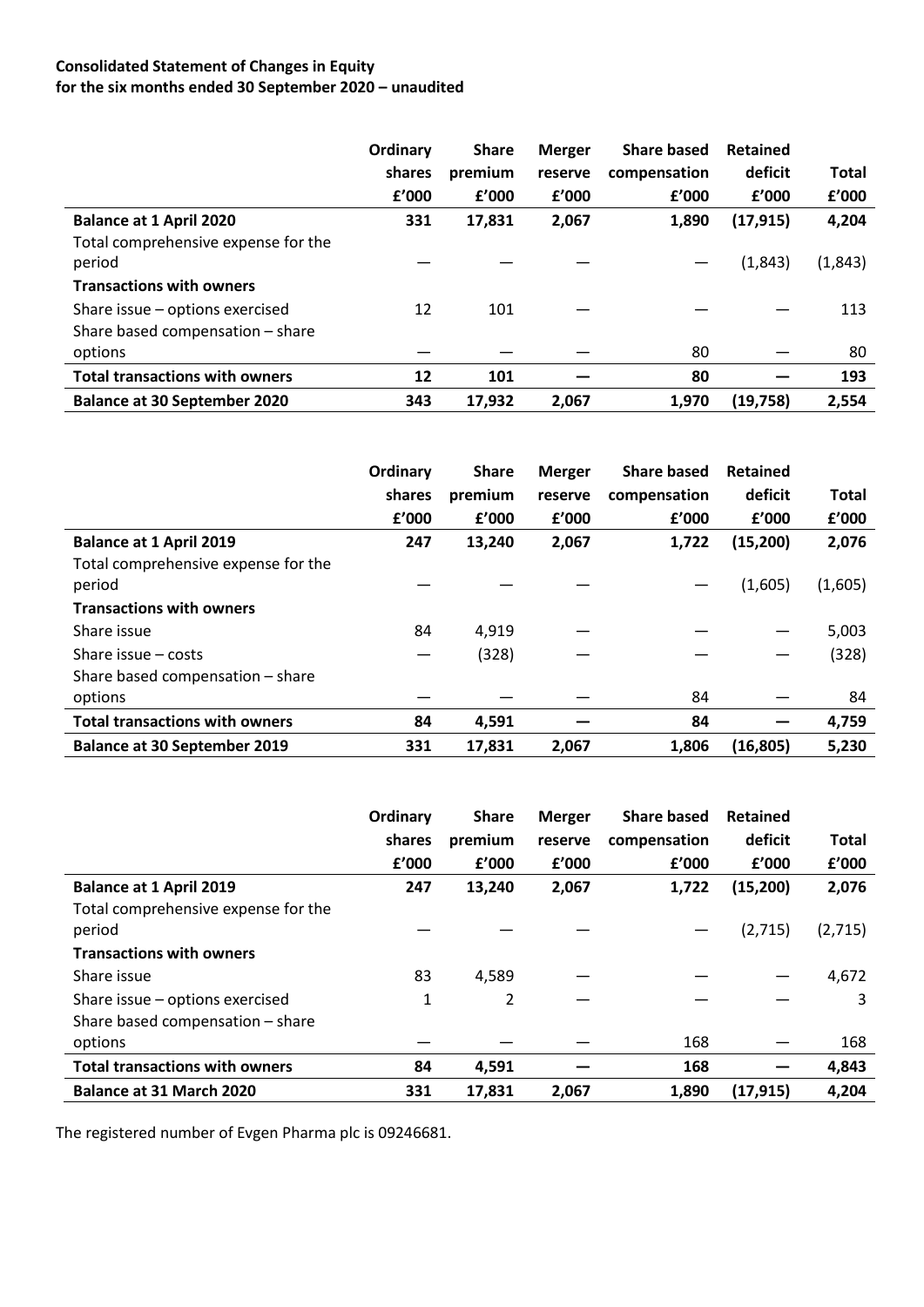# **Consolidated Statement of Cash Flows for the six months ended 30 September 2020 - unaudited**

|                                                          | Six months       | Six months   | Year     |
|----------------------------------------------------------|------------------|--------------|----------|
|                                                          | ended            | ended        | ended    |
|                                                          | 30 September     | 30 September | 31 March |
|                                                          | 2020             | 2019         | 2020     |
|                                                          | £'000            | f'000        | f'000    |
|                                                          | <b>Unaudited</b> | Unaudited    | Audited  |
| Cash flows from operating activities                     |                  |              |          |
| Loss before taxation for the period                      | (1,843)          | (1,610)      | (3, 166) |
| Depreciation and amortisation                            | 9                | 12           | 21       |
| Share based compensation                                 | 82               | 84           | 168      |
|                                                          | (1,752)          | (1, 514)     | (2, 977) |
| <b>Changes in working capital</b>                        |                  |              |          |
| (Increase)/decrease in trade and other receivables       | 35               | 22           | (61)     |
| (Decrease)/increase in trade and other payables          | (219)            | (335)        | (35)     |
| <b>Cash used in operations</b>                           | (184)            | (313)        | (96)     |
| <b>Taxation received</b>                                 |                  | 169          | 497      |
| Net cash used in operating activities                    | (1,936)          | (1,658)      | (2, 576) |
|                                                          |                  |              |          |
| Cash flows (used in)/generated from investing activities |                  |              |          |
| Acquisition of tangible fixed assets                     |                  |              | (1)      |
| Net cash (used in)/generated from investing activities   |                  |              | (1)      |
|                                                          |                  |              |          |
| <b>Cash flows from financing activities</b>              |                  |              |          |
| Net proceeds from issue of shares                        | 111              | 4,675        | 4,675    |
| Net cash generated from financing activities             | 111              | 4,675        | 4,675    |
|                                                          |                  |              |          |
| Movements in cash and cash equivalents in the period     | (1,825)          | 3,017        | 2,098    |
| Cash and cash equivalents at start of period             | 4,131            | 2,033        | 2,033    |
| Cash and cash equivalents at end of period               | 2,306            | 5,050        | 4,131    |
|                                                          |                  |              |          |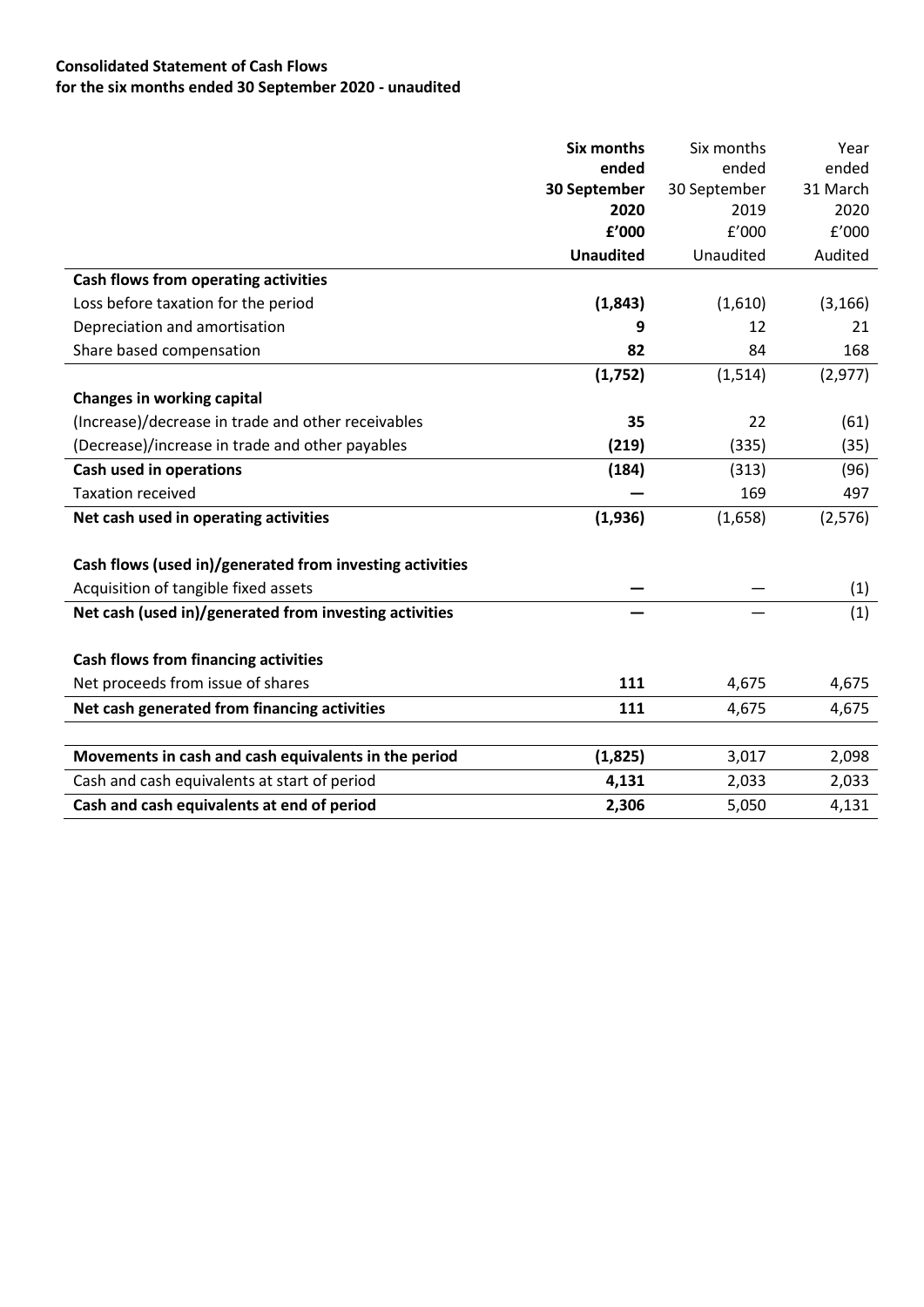#### **1. GENERAL INFORMATION**

EVGEN PHARMA PLC ("Evgen", "the Group" or "the Company") is a public limited company incorporated in England & Wales and is admitted to trading on the AIM market of the London Stock Exchange under the symbol EVG.

The address of its registered office is Liverpool Science Park Innovation Centre 2, 146 Brownlow Hill, Liverpool, Merseyside, L3 5RF. The principal activity of the Group is clinical stage drug development.

## **2. BASIS OF PREPARATION AND SIGNIFICANT ACCOUNTING POLICIES**

## **Basis of preparation**

The Group's half-yearly financial information, which is unaudited, consolidates the results of Evgen Pharma plc and its subsidiary undertaking up to 30 September 2020. The Group's accounting reference date is 31 March. Evgen Pharma plc's shares are quoted on the AIM Market of the London Stock Exchange (AIM).

The Company is a public limited liability company incorporated and domiciled in the UK. The consolidated financial information is presented in round thousands of Pounds Sterling (£'000).

The financial information contained in this half-yearly financial report does not constitute statutory accounts as defined in section 434 of the Companies Act 2006. It does not therefore include all of the information and disclosures required in the annual financial statements. The financial information for the six months ended 30 September 2019 and 30 September 2020 is unaudited.

Full audited financial statements of the Group in respect of the period ended 31 March 2020, which received an unqualified audit opinion and did not contain a statement under section 498(2) or (3) of the Companies Act 2006, have been delivered to the Registrar of Companies.

The accounting policies used in the preparation of the financial information for the six months ended 30 September 2020 are in accordance with the recognition and measurement criteria of International Financial Reporting Standards as adopted by the European Union ('IFRS') and are consistent with those which will be adopted in the annual financial statements for the year ending 31 March 2020.

Whilst the financial information included has been prepared in accordance with the recognition and measurement criteria of IFRS, the financial information does not contain sufficient information to comply with IFRS.

The Group has not applied IAS 34, Interim Financial Reporting, which is not mandatory for UK AIM listed Groups, in the preparation of this interim financial report.

## **Going concern**

At 30 September 2020, the Group had cash and cash equivalents, including short-term investments and cash on deposit, of £2.3 million.

The Directors have prepared detailed financial forecasts and cash flows looking beyond 12 months from the date of the approval of these financial statements. In developing these forecasts, the Directors have made assumptions based upon their view of the current and future economic conditions that will prevail over the forecast period.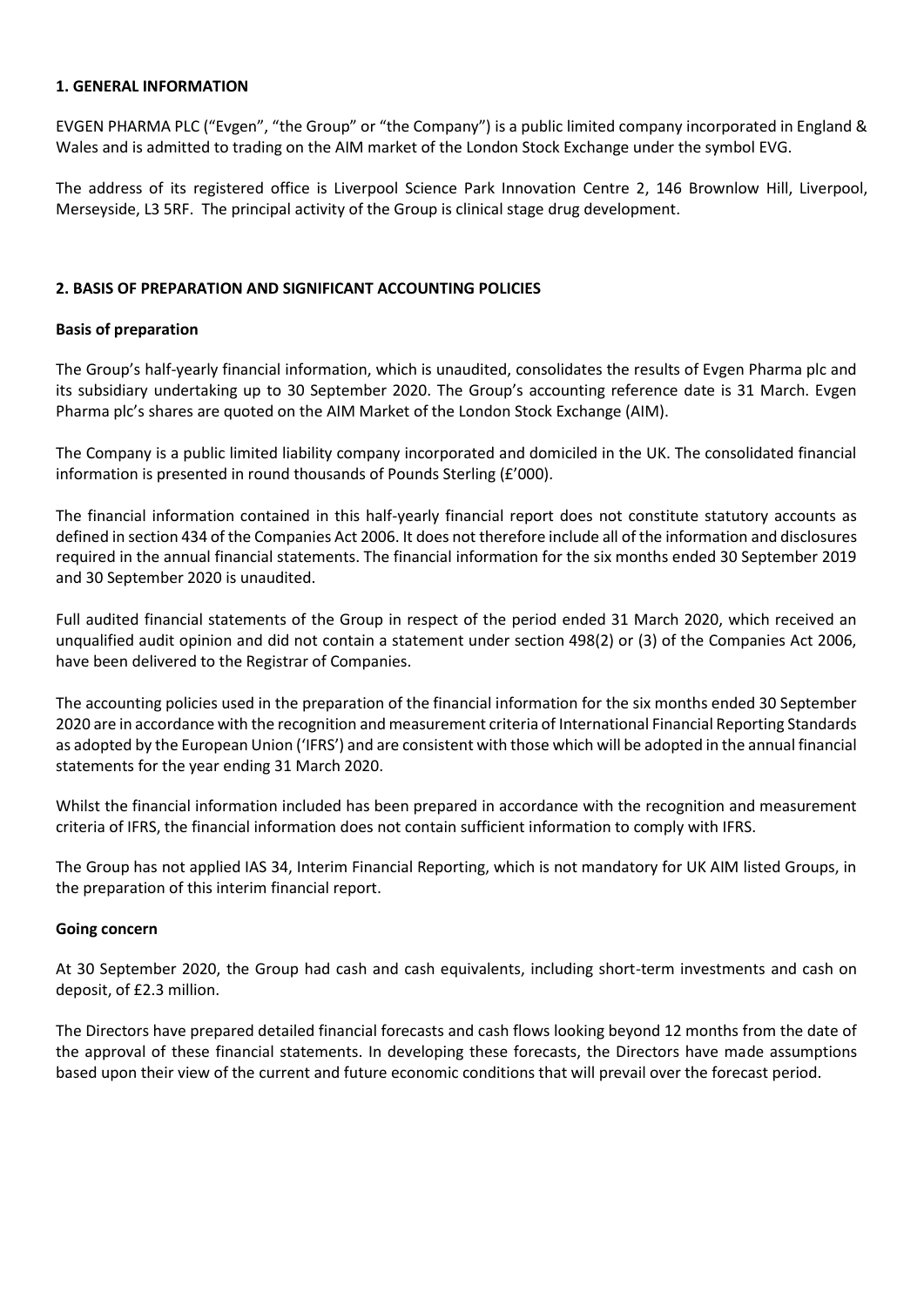The Directors estimate that the cash held by the Group together with known receivables will be sufficient to support the current level of activities at least the end of the fourth quarter of calendar year 2021. They have therefore prepared the financial statements on a going concern basis.

## **Significant management judgement in applying accounting policies and estimation uncertainty**

When preparing the condensed consolidated interim financial information, the Directors make a number of judgements, estimates and assumptions about the recognition and measurement of assets, liabilities, income and expenses.

The following are significant management judgements and estimates in applying the accounting policies of the Group that have the most significant effect on the condensed consolidated interim financial information. Actual results may be substantially different.

## **Share-based payments**

The Group measures the cost of equity-settled transactions with employees by reference to the fair value of the equity instruments at the date at which they are granted. The fair value of the options granted is determined using the Black-Scholes model, taking into consideration the best estimate of the expected life of the option and the estimated number of shares that will eventually vest.

## **Research and development expenditure**

All research and development costs, whether funded by third parties under license and development agreements or not, are included within operating expenses and classified as such. Research and development costs relating to clinical trials are recognised over the period of the clinical trial based on information provided by clinical research organisations. All other expenditure on research and development is recognised as the work is completed.

All ongoing development expenditure is currently expensed in the period in which it is incurred. Due to the regulatory and other uncertainties inherent in the development of the Group's programmes, the criteria for development costs to be recognised as an asset, as prescribed by IAS 38, 'Intangible assets', are not met until the product has been submitted for regulatory approval, such approval has been received and it is probable that future economic benefits will flow to the Group. The Group does not currently have any such internal development costs that qualify for capitalisation as intangible assets.

## **3. REVENUE**

This is the up-front fee on signature of the Juvenescence licensing deal, being \$250,000.

## **4. LOSS PER SHARE**

Basic loss per share is calculated by dividing the loss for the period attributable to equity holders by the weighted average number of ordinary shares outstanding during the period.

For diluted loss per share, the loss for the period attributable to equity holders and the weighted average number of ordinary shares outstanding during the period is adjusted to assume conversion of all dilutive potential ordinary shares. As the effect of the share options would be to reduce the loss per share, the diluted loss per share is the same as the basic loss per share.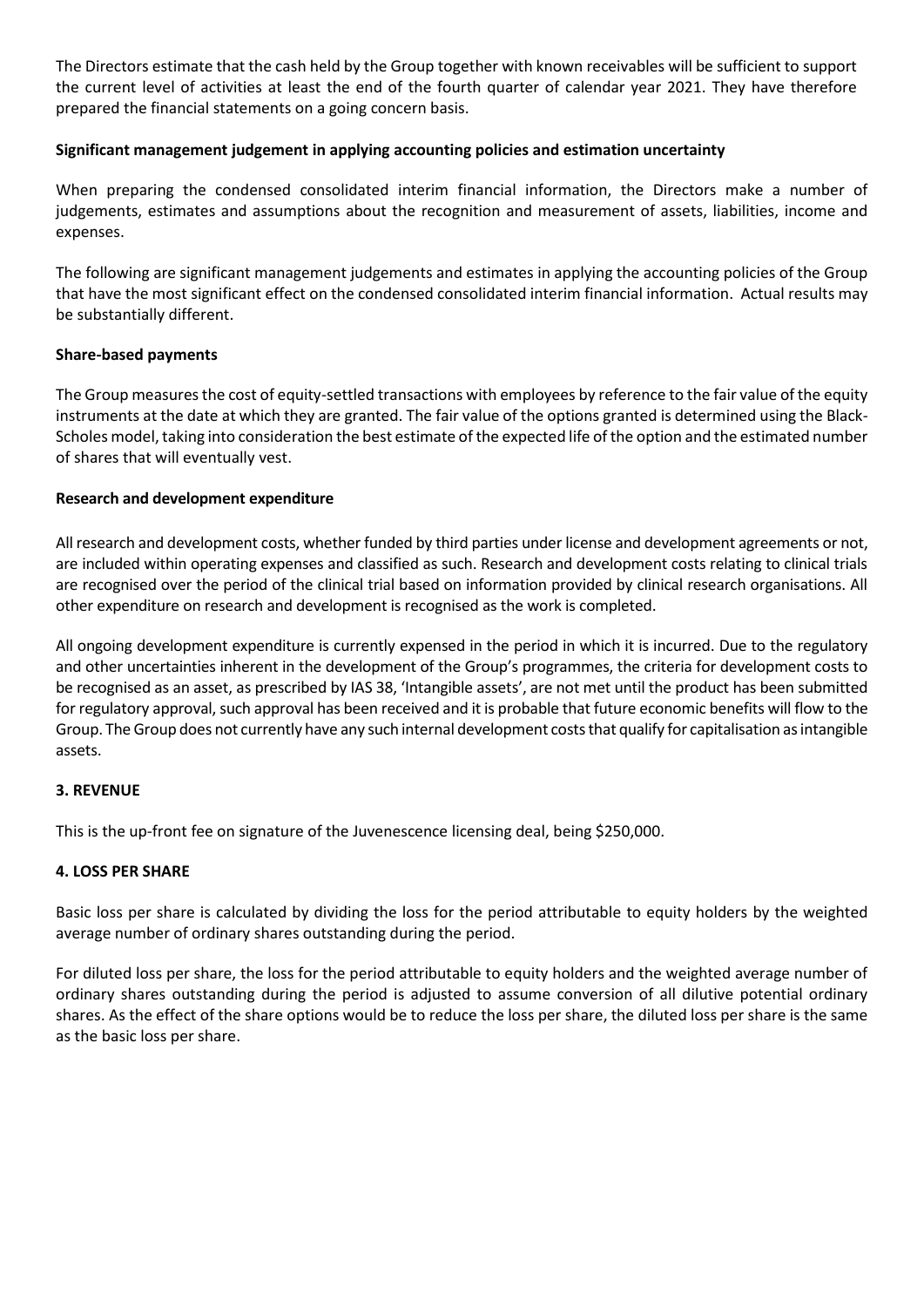The calculation of the Group's basic and diluted loss per share is based on the following data:

|                                                  | Six months<br>ended       | Six months<br>ended | Year<br>ended    |
|--------------------------------------------------|---------------------------|---------------------|------------------|
|                                                  | 30 September              | 30 September        | 31 March         |
|                                                  | 2020                      | 2019                | 2020             |
|                                                  | f'000<br><b>Unaudited</b> | f'000<br>Unaudited  | f'000<br>Audited |
| Loss for the year attributable to equity holders | (1,843)                   | (1,605)             | (2,715)          |

|                                                                                    | As at<br>30 September<br>2020 | As at<br>30 September<br>2019 | As at<br>31 March<br>2020 |
|------------------------------------------------------------------------------------|-------------------------------|-------------------------------|---------------------------|
|                                                                                    | <b>Number</b>                 | Number                        | Number                    |
|                                                                                    | <b>Unaudited</b>              | Unaudited                     | Audited                   |
| Weighted average number of ordinary shares                                         | 133,726,538                   | 112,307,585                   | 129,315,418               |
| <b>Effects of dilution:</b>                                                        |                               |                               |                           |
| Share options                                                                      |                               |                               |                           |
| Weighted average number of ordinary shares adjusted for the<br>effects of dilution | 133,726,538                   | 112,307,585                   | 129,315,418               |
|                                                                                    |                               |                               |                           |
|                                                                                    | Pence                         | Pence                         | Pence                     |
| Loss per share - basic and diluted                                                 | (1.38)                        | (1.43)                        | (2.10)                    |

## **5. SHARE-BASED PAYMENTS**

As at the end of the current period, the reconciliation of share option scheme movements is as follows:

|                                    | As at<br>30 September 2020 |             |
|------------------------------------|----------------------------|-------------|
|                                    | <b>Number</b>              | <b>WAEP</b> |
| Outstanding at 1 April 2020        | 9,531,368                  | £0.02       |
| Granted during the period          |                            |             |
| Exercised during the period        | (4,751,178)                | £0.02       |
| Lapsed/cancelled during the period | (1,521,869)                |             |
| Outstanding at 30 September 2020   | 3,258,321                  | £0.02       |

During the six month period ended 30 September 2020, a share-based payment charge of £81,504 (six months to 30 September 2019: £84,052) was expensed to the consolidated Statement of Comprehensive Income.

The fair values of the options granted have been calculated using a Black-Scholes model.

Assumptions used were an option life of 5 years, a risk-free rate of 2 per cent., a volatility of 60 per cent. and no dividend yield.